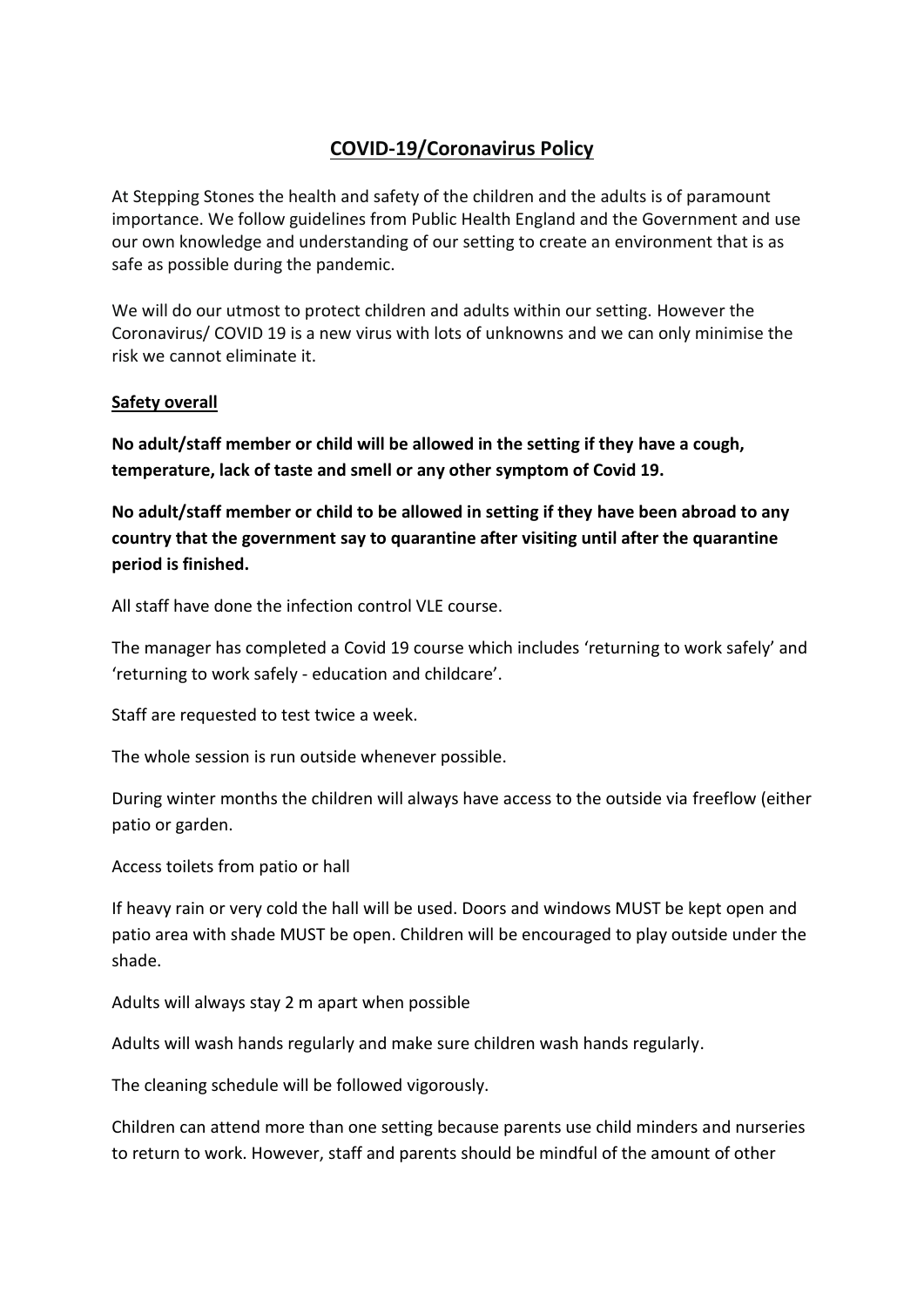activities/settings/visits that they or their children attend as each activity/setting/visit brings extra risks.

## **Contaminated surfaces and toys**

#### Toys/equipment

All toys and equipment to be cleaned regularly.

Tuff trays for water play, pastry play, spaghetti play et cetera to be thrown away at end of each session.

Playdough to be made up in 3 different colours and used on 3-day rotation.

### **Surfaces**

High contact surfaces – will be cleaned every two hours and ticked off on cleaning chart. This includes door handles, taps, toilet flush, small tables, stair gate to kitchen et cetera

Low contact surfaces – cleaned after or before every session. This includes fridge handle, kettle, work surfaces in kitchen, gates to garden, computer keypad et cetera

### **Contact staff to parents/parents to staff**

Social distance – to always stay 2 m apart from another staff member or parent

We advise parents and staff to wear masks at drop off and pick up unless exempt.

Children to be dropped at the gate by parent remaining a safe distance away. If the child does not want to come in please remember that we will not be able to have contact with parent whilst the child is handed over.

If children struggled to leave their carer they should be taken by the hand or persuaded to come in on their own.

No parents allowed in setting apart from settling visits that can be done in garden.

Parents to line up to come in along the wall by the markers. Only 6 parents at a time to wait outside standing at a two metre distance from each other. Any other parent to wait in the car until there is a space outside the setting.

Marking outside gate for 2 metre rule.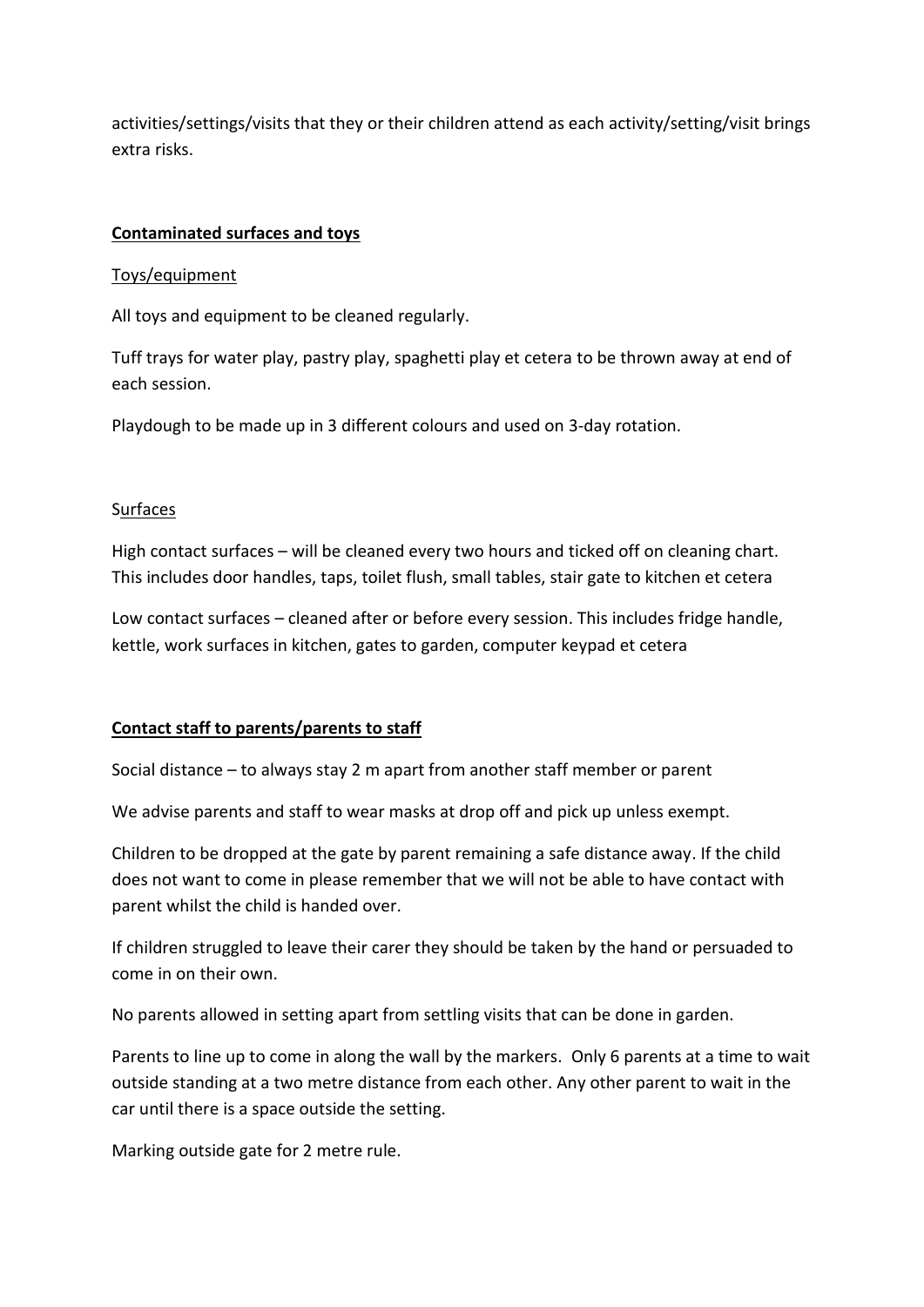## **Contact staff to children/children to staff**

If a child needs comforting adults are advised comfort the child into your chest or stomach not by your face.

Keep a 2 m distance whenever possible.

During the day each staff member to look after a small group of children wherever possible.

Staff to regularly wash hands and use hand gel.

Children to use hand gel before entering the building.

Children to regularly wash hand and use hand ge.l

Parents requested to put children in easily changeable clothes that they can change themselves

## **Parents responsibility**

# **Please do not send your child if they have a cough, temperature, or any other symptom of Covid 19.**

Although Government guidance is that children can attend if they are a close contact with someone with Covid 19, as we are a small setting the implications of this could be catastrophic. We have vulnerable children who attend, and we also have staff who are close contacts with vulnerable children and pregnant mothers, so we have a lot of different factors to consider. Also, if we did have an outbreak this would have a knock-on effect as we would potentially have to close, so all children would miss out on preschool for at least 10 days. Taking all these factors into account **we are asking you do not send your child to preschool if there is a positive case in your household**. **This will be for 10 days or for 6 days if you LFT them on day 5 and 6. Please remember that the day you test positive or the day the symptoms started is classed as DAY 0.** As we are asking you to do this, all fees accrued during the first 7 days will be refunded.

Please do not send your child if you have been abroad to any country that the government say to quarantine after visiting until after the quarantine period is finished.

Parents to put on all day suntan cream before child arrives at preschool

Each day Parents to provide one wipeable bag to include a change of clothing, nappies if required, a lunchbox and two drinks (one for lunch and one for snack).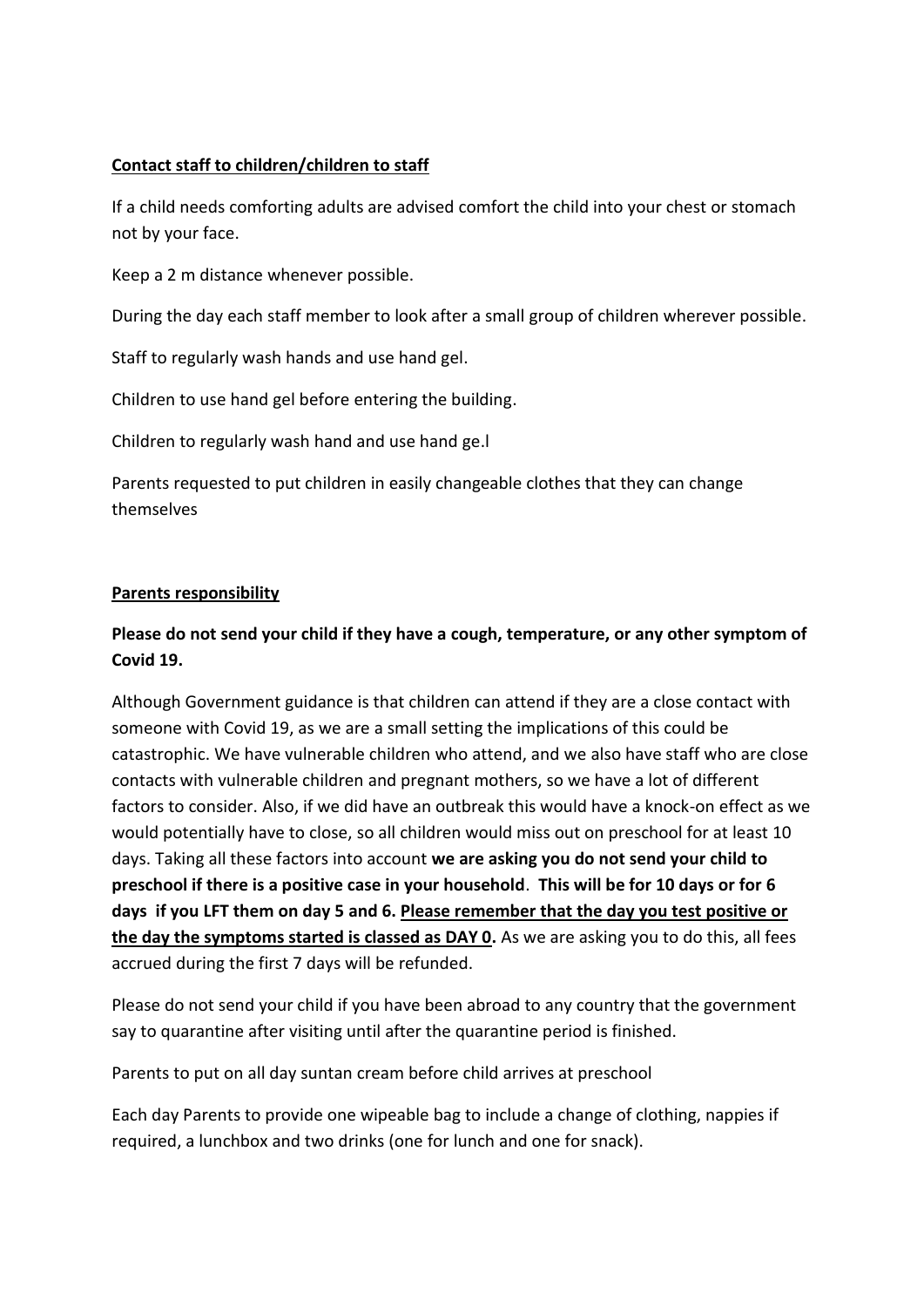Parents to chop up any fruit that is in the child's lunchbox and to provide the child with easily openable packaging.

Only above things to be brought into preschool i.e., no toys unless it is a wipeable toy to help a child settle.

All belongings to be named.

Parents to dress children in old clothes that they can easily change themselves.

Parents to encourage children to learn to dress and undress themselves at home.

Parents to abide by the 2 m distance will outside the setting. If more than 6 people stood outside the setting please wait in car until there is a space.

Please remember the closing time is 2:55 pm. This is the time when the last parent and child needs to leave the setting, as staff need to get to pick up their own children from school. Staff children belong to 3 local schools, all of which have different finishing times, due to the pandemic. Please make sure you leave enough time to allow for the fact that only one parent at a time can be at the gate and picking up their child.

# **If your child is Positive for Covid 19**

**If your child tests positive please keep them off Preschool for 10 days or 7 days if they test negative on day 6 and day 7 (24 hours apart). This is per Government guidelines. Please do not send them back in Preschool until they are well in themselves.** 

## **Personal contact child to child whilst in setting**

When doing a group activity keep children separated as much as possible.

Remind children if walking in a line (one in front of the other) to stay a safe distance apart.

# **Staff responsibility**

If staff have symptoms, they will need to self-isolate. If they are a close contact the Government guidance is that they do not need to self-isolate if double vaccinated. However, we have decided that we will treat each case individually and we will ask them not to work in certain circumstances. If it is decided that they can work we ask that they take additional measures to keep everyone safe. These additional measures include

- Wearing a mask if inside
- Taking a LFT test daily
- Making sure that they stay 2 metres apart from other staff members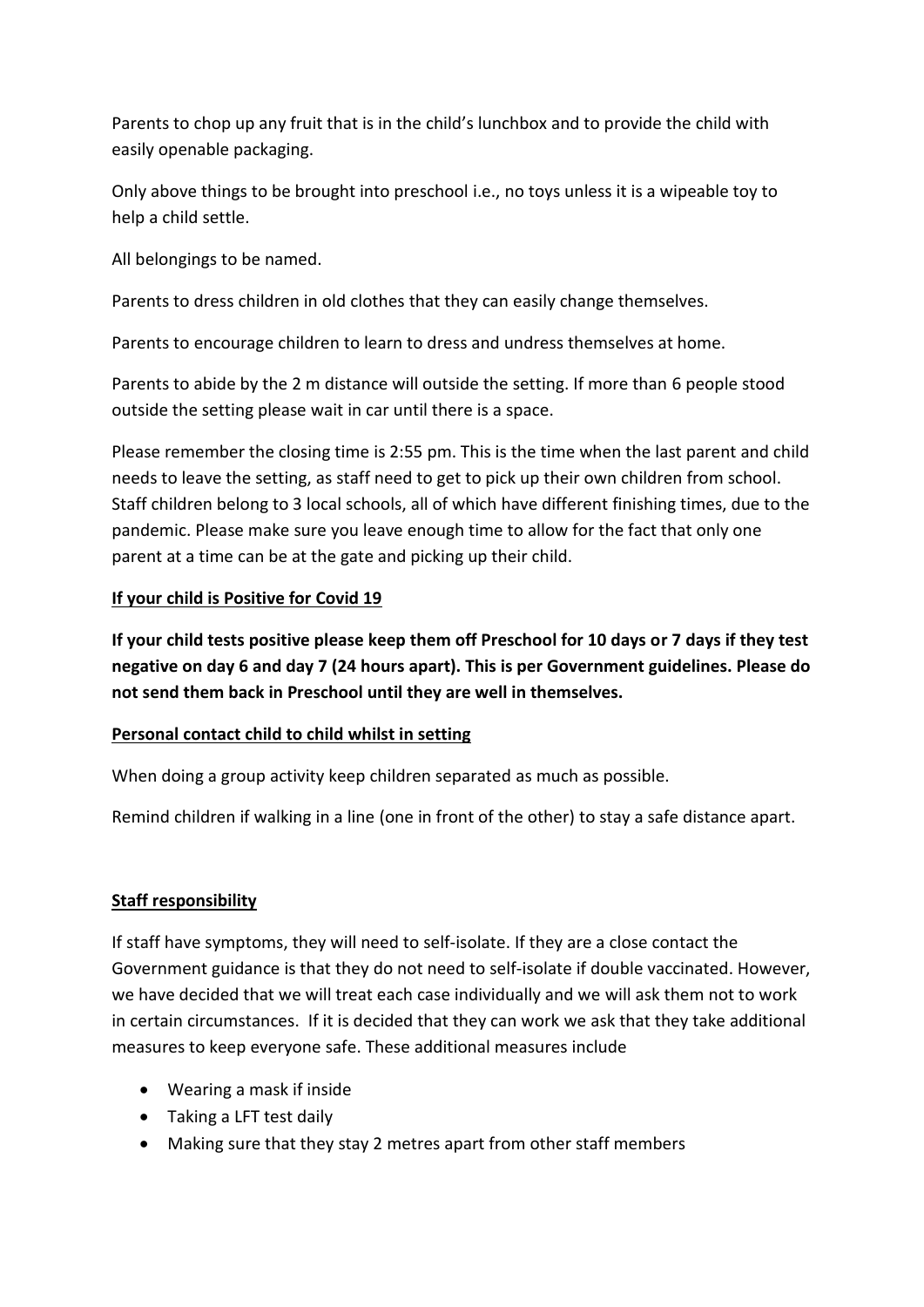- To avoid close contact with the children. E.g., not to sit at the table playing with children, let another staff member do this.
- Not being allowed to change children's nappies or other personal care.
- Showing a negative PCR test.

### **Staff welfare**

Any spare uniform in cupboard to be shared out among staff

New uniform to be ordered

Staff provided with hand gel, gloves and aprons for nappy changing. Facemasks and Face shields are reserved if a child becomes ill in the setting.

Staff can use own cotton face mask if they wish to do so

## **Woods safety**

Always be aware the public may have used the woods.

Always use tarpaulins on benches.

When using the narrow pathways keep a safe distance apart.

Use wet wipes and then hand gel in the woods.

Always wash hands when returning.

### **If a child is unwell at Stepping Stones**

Testing is now available for all adults and children who show symptoms. The advice on how to arrange a test is available here: [https://www.gov.uk/guidance/coronavirus-covid-19](https://www.gov.uk/guidance/coronavirus-covid-19-getting-tested) [getting-tested](https://www.gov.uk/guidance/coronavirus-covid-19-getting-tested)

If a child or member of staff shows any symptoms of Covid-19 we will follow guidance from South Glos council and Ofsted.

Children/Staff can then only return to preschool if their test result is negative or they have self-isolated for the appropriate time.

If a child becomes unwell at preschool, we will immediately telephone their parents and ask for them to be collected. In the interim, the child will be isolated with a member of staff on the patio area or in the main hall. All other children will be isolated in the garden or main hall or patio where the sick child is not.